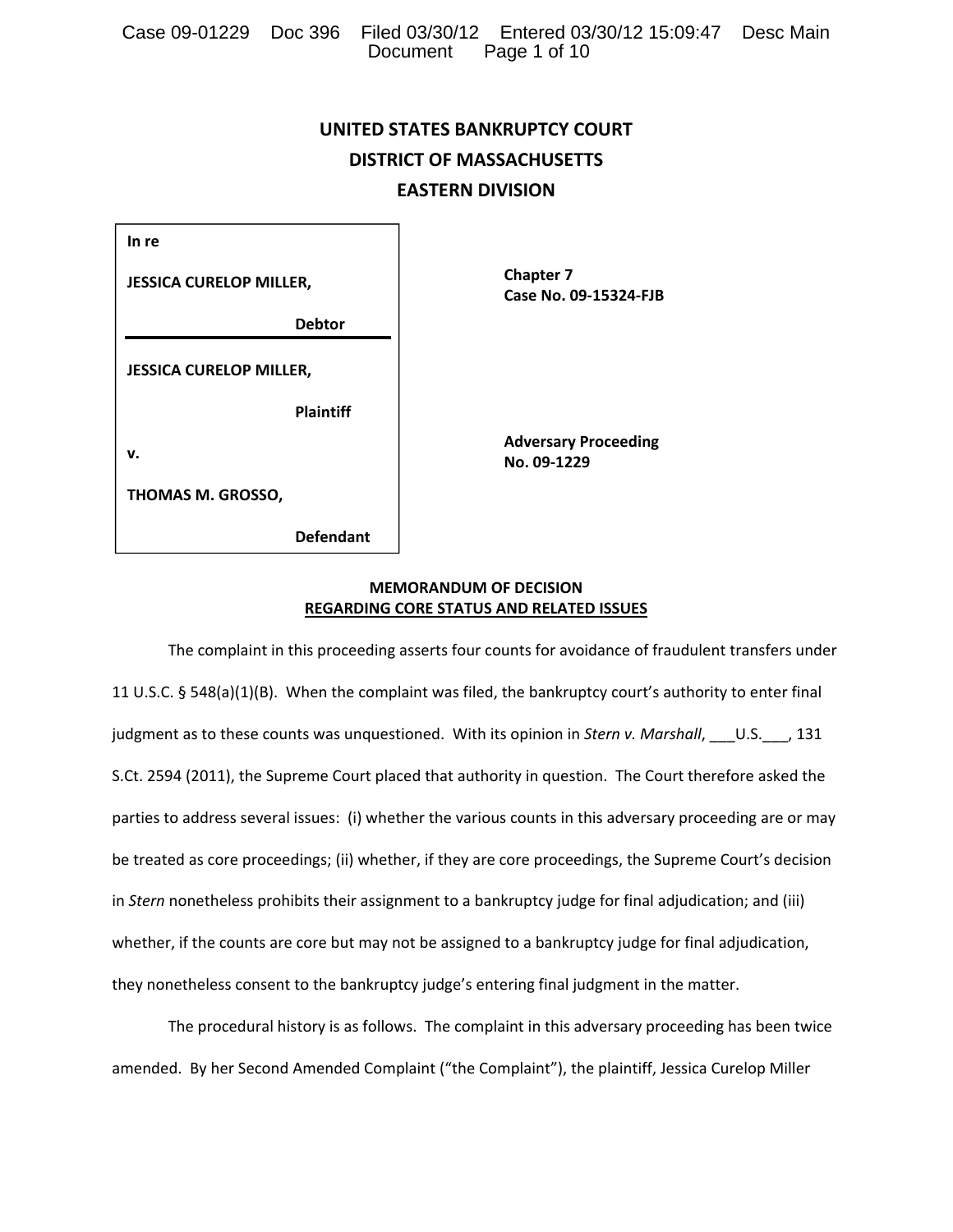("Miller") asserts, on behalf of her bankruptcy estate, eight counts for relief against the defendant,

Thomas M. Grosso ("Grosso"):

- Count I, under 11 U.S.C. § 548(a)(1)(B), for avoidance of her dismissal of a state court civil action against Grosso as a fraudulent transfer;
- Count II, under 11 U.S.C. § 548(a)(1)(B), for avoidance of the transfer of certain real property as a fraudulent transfer;
- Count III, under 11 U.S.C. § 548(a)(1)(B), for avoidance of the transfer of the Purchase Funds as a fraudulent transfer;
- Count IV, under 11 U.S.C. § 548(a)(1)(B), for avoidance of a transfer of the Funds Transfer as a fraudulent transfer;
- Count V, for imposition of a constructive trust on Grosso's interest in the real property that is the subject of Count II;
- Count VI, under 11 U.S.C. § 542, for turnover of the real property;
- Count VII, under 11 U.S.C. §§ 550 and 551, for recovery and preservation for the estate of the assets whose transfer she succeeds in avoiding in Counts I through IV; and
- Count VIII, under 11 U.S.C. § 542, for turnover of the Gold Investment.

In the Complaint, Miller asserted that the adversary proceeding was in its entirety a core proceeding. In

his answer to the Complaint, as in his answer to the earlier, first amended complaint, Grosso denied that

the adversary proceeding is a core proceeding but expressly consented "to the entry of final orders or

judgment by the bankruptcy judge in the event that it is ultimately determined that either this court or

the District Court has jurisdiction over this matter."<sup>1</sup> Neither party demanded a jury trial.

Later, after the Supreme Court decided *Stern v. Marshall,* the court asked the parties to address

the issues enumerated in the first paragraph above. In her response, Miller takes the following

positions:

 $1$  Grosso had filed a motion to dismiss the adversary proceeding, arguing that under the the Rooker-Feldman doctrine, this court lacked subject‐matter jurisdiction over the adversary proceeding. The court denied that motion.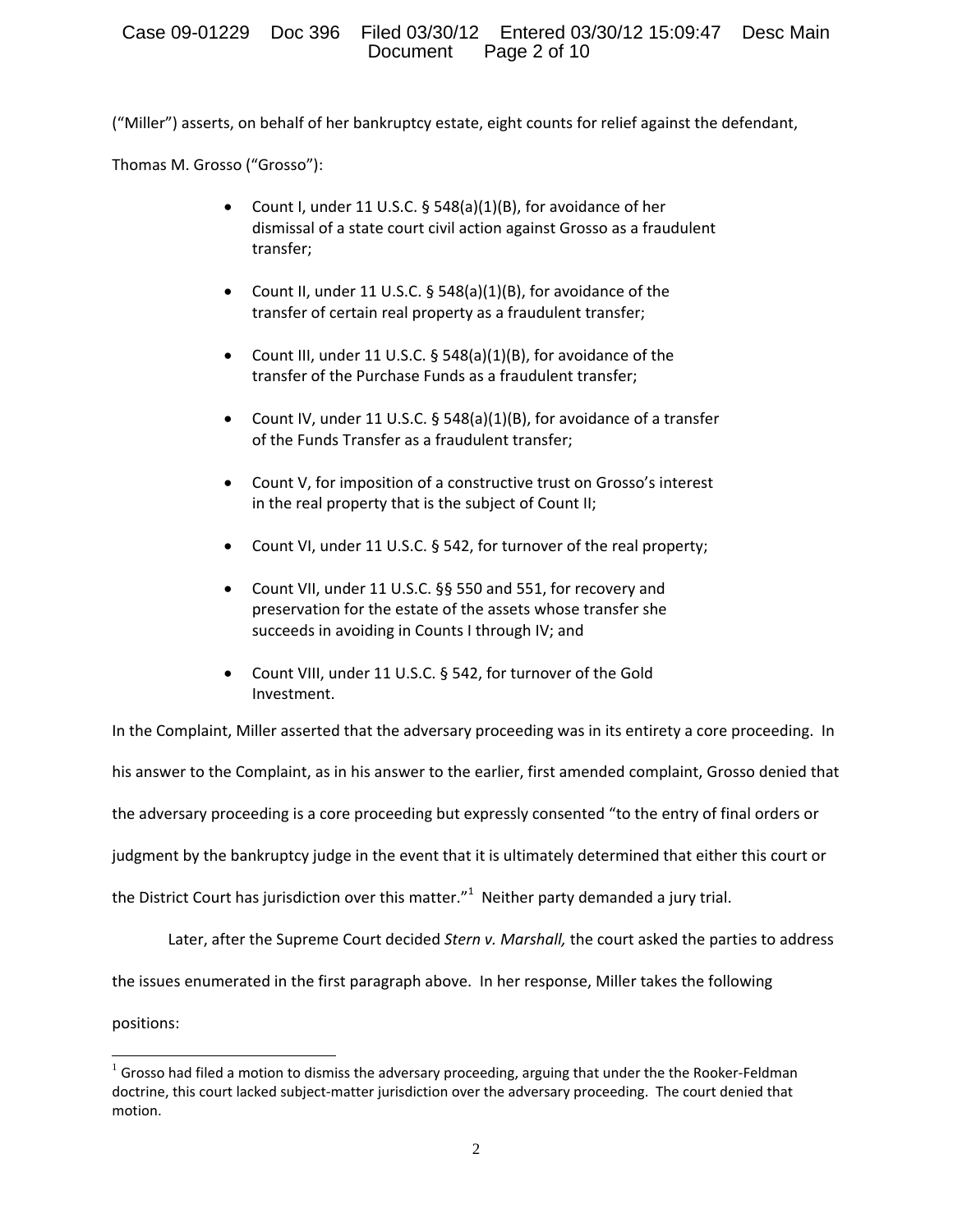# Case 09-01229 Doc 396 Filed 03/30/12 Entered 03/30/12 15:09:47 Desc Main Page 3 of 10

- that the turnover and fraudulent transfer counts are core;
- that notwithstanding *Stern*, the bankruptcy court may, as 28 U.S.C. § 157(b)(1) authorizes and without running afoul of *Stern*'s constitutional concern, hear and determine these matters and enter appropriate orders and judgment on them;
- that if the court determines that, in view of *Stern*, it may not determine and finally adjudicate one or more of the counts notwithstanding the parties' lack of consent, then the court may nonetheless determine and finally adjudicate these counts with the parties' consent;
	- o that she consents to the bankruptcy judge entering final judgment this matter;
	- o that the defendant should be deemed by his conduct to have consented to the bankruptcy judge's entering final judgment in this matter;
- that, if the court determines that it may not determine and finally adjudicate one or more of the counts without the parties' consent, and the defendant has not so consented, the bankruptcy court may and should, pursuant to 28 U.S.C  $\S$  157(c)(1), hear the matter and submit proposed findings of fact and conclusions of law thereon to the district court, with final judgment to be entered by the district court after reviewing *de novo* of any matter to which a party has timely and specifically objected;
- that when the bankruptcy court enters findings of facts, conclusions of law, and final judgment in this adversary proceeding, it should make clear that, if a reviewing court ultimately determines that the bankruptcy court did not have jurisdiction to enter final judgment over one or more counts, the bankruptcy court's findings of fact and conclusions of law may be treated as proposed findings and conclusions, subject entry of final judgment by the district court after review pursuant to 28 U.S.C  $\S$  157(c)(1); and
- that she does not intend to move for withdrawal of the reference as to this adversary proceeding and will oppose any motion by the defendant for the same.

3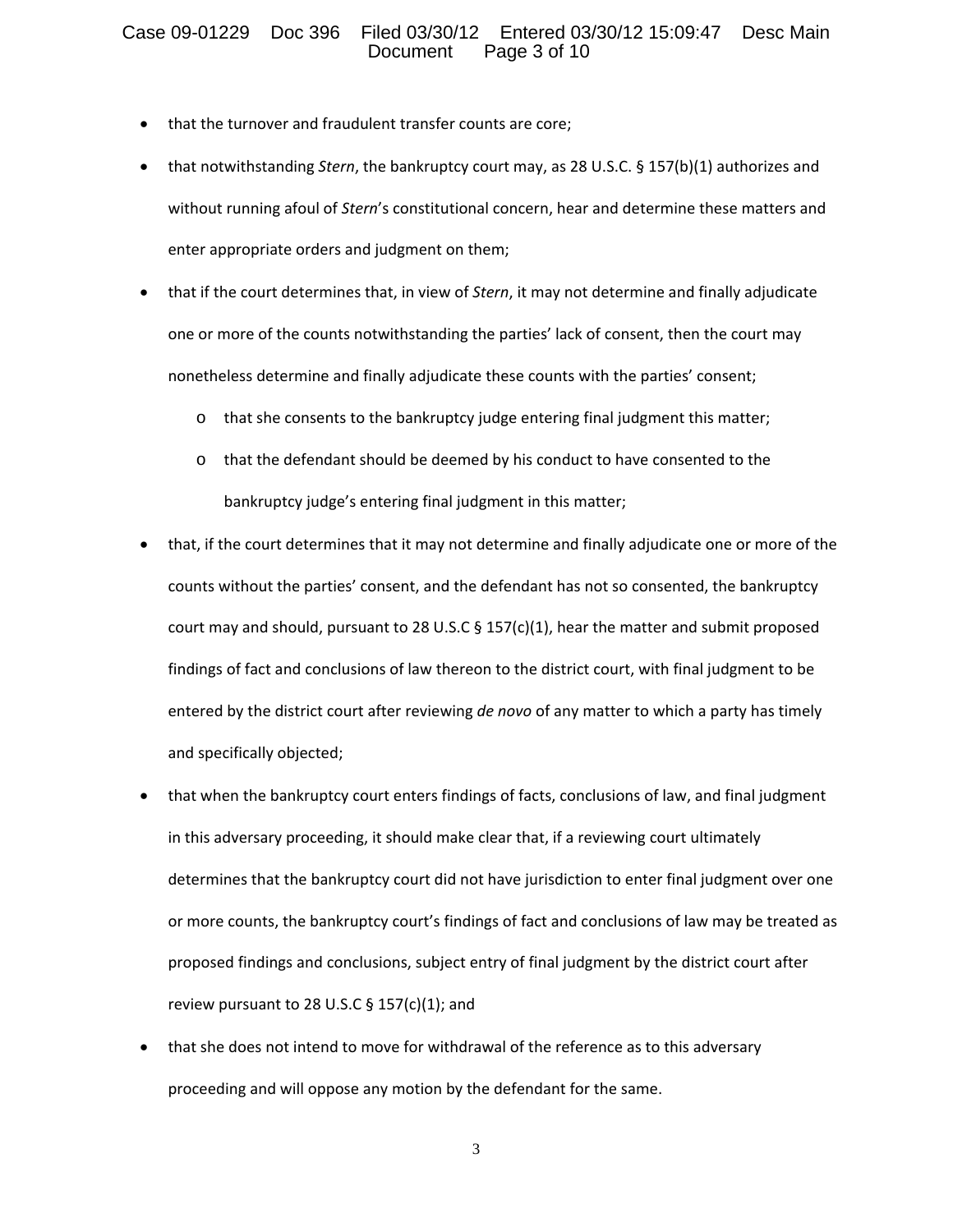# Case 09-01229 Doc 396 Filed 03/30/12 Entered 03/30/12 15:09:47 Desc Main Page 4 of 10

Grosso does not answer Miller point for point but takes the following positions:

- that the Supreme Court's holdings in *Stern* and in *Granfinanciera, S.A. v. Nordberg*, 92 U.S. 33 (1989) together lead inexorably to the conclusion that the grant of authority in 28 U.S.C. § 157(b)(1) (authorizing bankruptcy judges to hear and determine core matters and enter appropriate orders and judgment on them) is unconstitutional as to fraudulent transfer claims, and therefore that the bankruptcy court may not enter final judgment as to those counts;
- that he does not consent to the bankruptcy judge's entering final judgment in this adversary proceeding;
- that, absent the express consent of the parties, this court is limited to entering proposed findings and conclusions under 28 U.S.C.  $\S$  157(c)(1);
- that he intends to move for the district court's withdrawal of the reference as to the adversary proceeding;
- that withdrawal of the reference is particularly appropriate as he asserts a right under *Granfinanceiera* to a jury trial with respect to the fraudulent transfer counts.

Grosso did not articulate a position on whether the various counts are core proceedings.

## **Discussion**

The Court now makes the following rulings on the issues presented.

## **a. Core Status**

With the exception of counts V (constructive trust) and VII (11 U.S.C. §§ 550 and 551), the counts in this adversary proceeding are proceedings for turnover of property of the estate and proceedings to determine, avoid, and recover fraudulent conveyances. Both are defined by statute to be core proceedings. 28 U.S.C. § 157(b)(2)(E) and (H) ("Core proceedings include . . . orders to turn over property of the estate . . . [and] proceedings to determine, avoid, and recover fraudulent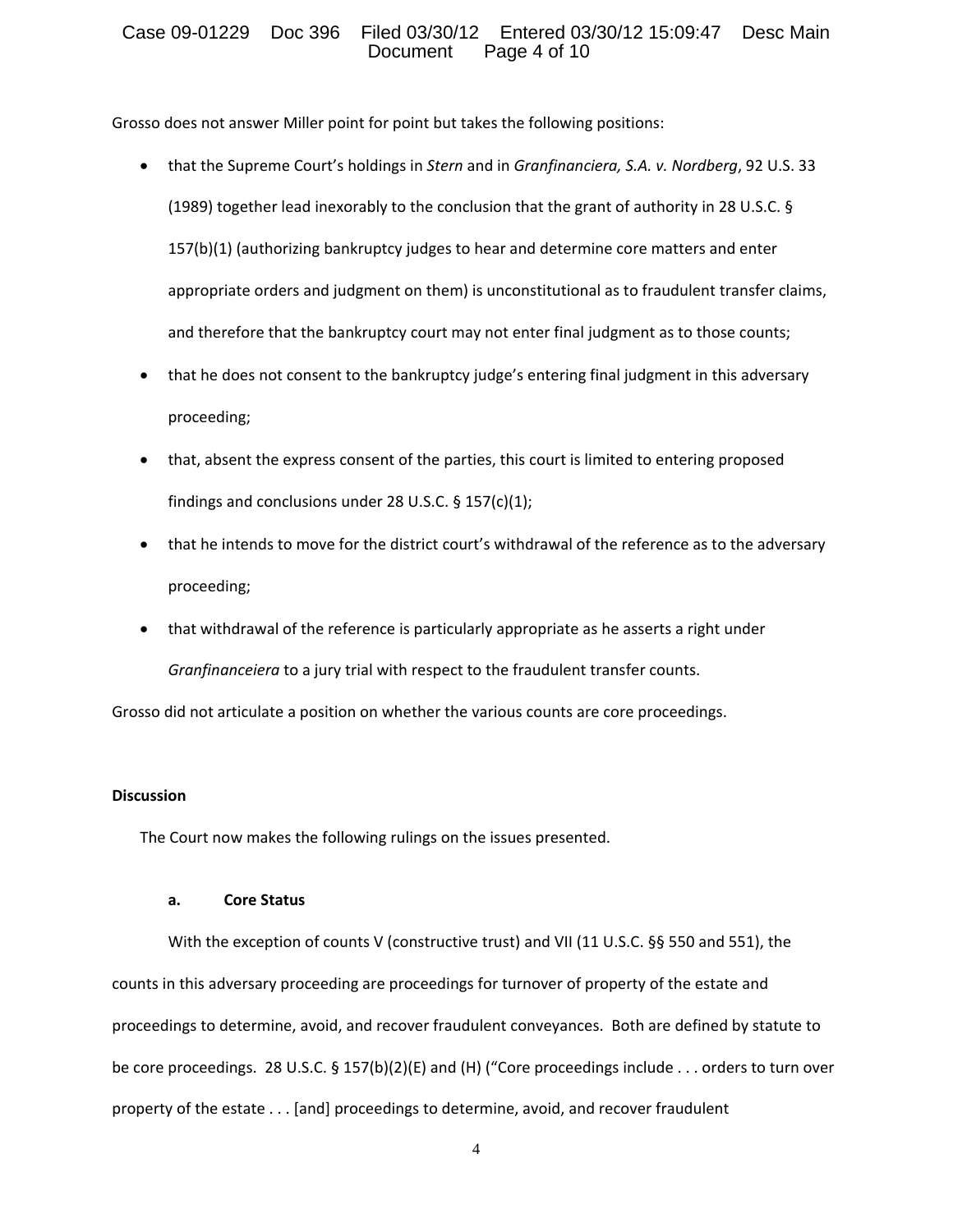# Case 09-01229 Doc 396 Filed 03/30/12 Entered 03/30/12 15:09:47 Desc Main Page 5 of 10

conveyances."). Though *Stern* gives cause to question the constitutionality of 28 U.S.C. § 157(b)(1) (authorizing bankruptcy judges to hear and determine core matters and enter appropriate orders and judgment on them) as to those core matters that are fraudulent conveyance claims, it gives no cause to question their status as core.<sup>2</sup> Accordingly, these counts are within the court's core jurisdiction.

The amended complaint also articulates and separately enumerates two further counts: Count V, for imposition of a constructive trust on the real property that is the subject of one of the fraudulent transfer counts, and Count VII, for (i) recovery under 11 U.S.C. § 550 of the property (or the value thereof) that is the subject of the fraudulent transfer counts and (ii) preservation under 11 U.S.C. § 551 of the avoided transfers for the benefit of the bankruptcy estate. Miller explains that the count for imposition of a constructive trust is merely remedial and dependent wholly on her ability to avoid the transfer of the property at issue as a fraudulent transfer. Likewise, she explains that her rights under 11 U.S.C. §§ 550 and 551 are entirely derivative of her rights of recovery under the fraudulent transfer counts. The court agrees that rights under §§ 550 and 551 are derivative of rights of recovery under fraudulent transfer counts and wholly remedial and should therefore be construed as simply part of her fraudulent transfer counts. Count VII therefore requires no separate determination of its core status.

A count for imposition of a constructive trust, on the other hand, is not generally an extension of another count. Under Massachusetts law, which governs here, it is a basis for recovery in its own right—remedial to be sure, but no less so than any cause of action.<sup>3</sup> For two reasons, the court cannot

 $2$  I add one proviso. If it is later determined that a fraudulent transfer count, or any matter statutorily designated as core, may not constitutionally be treated as a core proceeding—that is, assigned to a bankruptcy judge for final adjudication without the consent of the parties—then I would hold that the matter is effectively not core at all but noncore within the meaning of 28 U.S.C. § 157. This is consistent with the legislative intent behind 28 U.S.C. § 157, which was to define core proceeding "close to or congruent with constitutional limits." *Arnold Print Works v. Apkin (In re Arnold Print Works)*, 815 F.2d 165, 169 (1st Cir. 1987). In essence, a ruling that a particular category of statutorily-designated core proceedings, such as the counterclaims identified in 28 U.S.C. § 157(b)(2)(C) that were at issue in *Stern*, may not constitutionally be assigned to a bankruptcy judge for final adjudication is a ruling that the designation is ineffective as to that category of proceedings. The statutory designation of a particular kind of proceeding as core is nothing but an assignment of such proceedings to a bankruptcy judge for final adjudication.<br><sup>3</sup> See Fortin v. Roman Catholic Bishop of Worcester, 416 Mass. 781, 788 (1994) ("Under Massachusetts law, a will declare a party a constructive trustee of property for the benefit of another if he acquired the property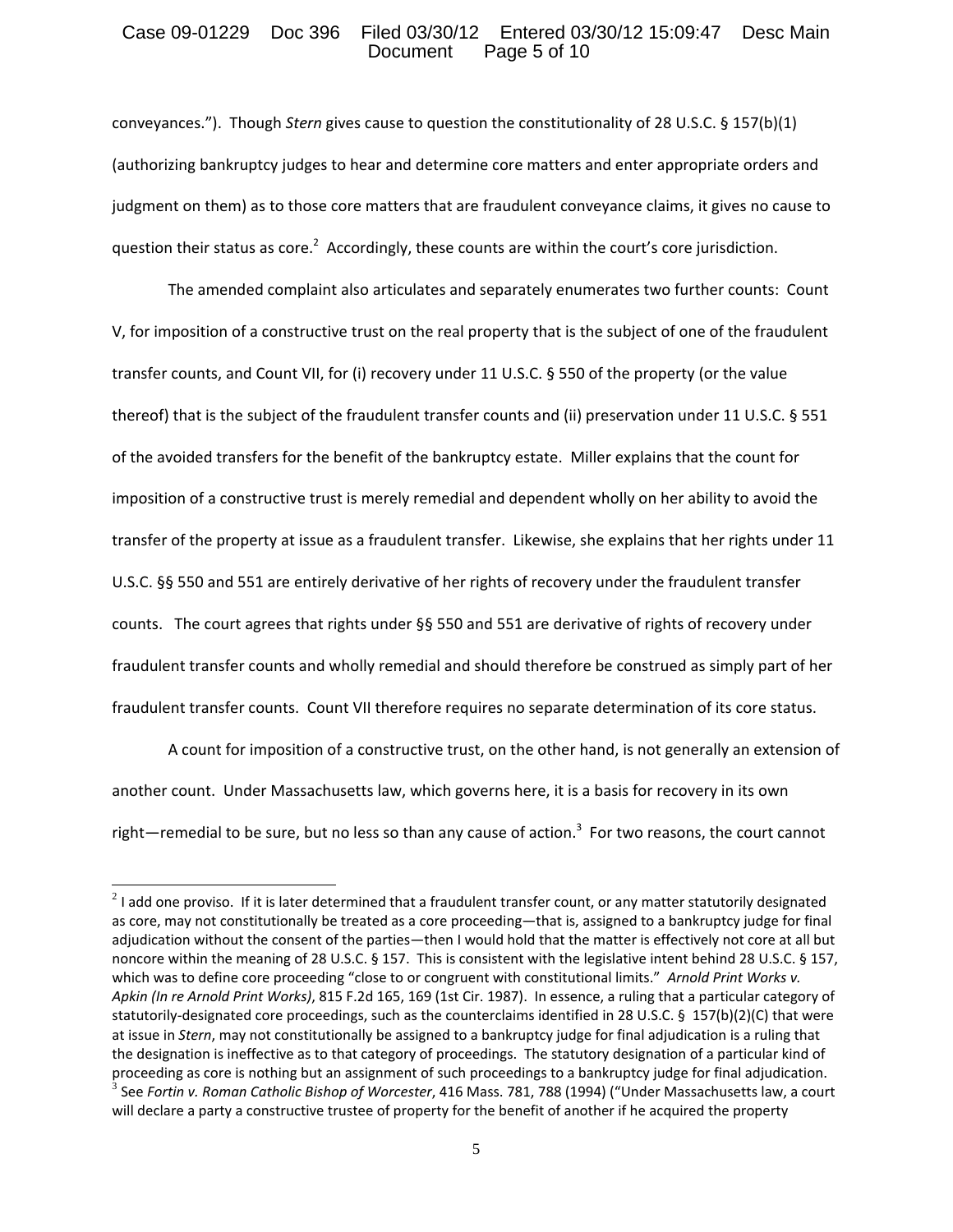# Case 09-01229 Doc 396 Filed 03/30/12 Entered 03/30/12 15:09:47 Desc Main Page 6 of 10

accept Miller's characterization of this count as remedial or an extension of her fraudulent transfer counts. First, in view of 11 U.S.C. §§ 550 and 551, she needs no further remedy for her fraudulent transfer counts. Under § 550(a), one who succeeds in avoiding a transfer under 11 U.S.C. § 548 may recover "the property transferred, or, if the court so orders, the value of such property." 11 U.S.C. § 550(a). And under § 551, the avoided transfer "is preserved for the benefit of the estate." 11 U.S.C. § 551. It is hard to see what further benefit the imposition of a trust would confer. Second, as pleaded in Count V of her complaint, this count hits upon all the touchstones of a Massachusetts claim for imposition of a constructive trust: title was "wrongfully obtained" and is being "wrongfully held," warranting "equitable prevention of the unjust enrichment of Grosso at the expense of Ms. Miller." For these reasons, I view Count V as a separate count, requiring independent analysis of its core status.

The term "core proceeding" is used in 28 U.S.C. § 157(b) to refer to those matters a bankruptcy judge may hear, determine, and dispose of by appropriate orders and judgments, subject only to appellate review. Subsection 157(b) provides a non-exhaustive list of core proceedings, including two catch-all categories: "matters concerning the administration of the estate," § 157(b)(2)(A), and "other proceedings affecting . . . the adjustment of the debtor-creditor . . . relationship," § 157(b)(2)(O). Section 157 does not otherwise define "core proceeding" except by dictating that "[a] determination that a proceeding is not a core proceeding shall not be made solely on the basis that its resolution may be affected by State law." 28 U.S.C. § 157(b)(3). "It is the nature of the proceeding—its relation to the basic function of the bankruptcy court—not the state or federal basis for the claim, that makes the difference here." *In re Arnold Print Works*, 815 F.2d at 169. The legislative history of 28 U.S.C. § 157

through fraud, mistake, breach of duty, or in other circumstances indicating that he would be unjustly enriched."); *Barry v. Covich*, 332 Mass. 338, 342 (1955) (constructive trust is "a device employed in equity, in the absence of any intention of the parties to create a trust, in order to avoid the unjust enrichment of one party at the expense of the other where the legal title to the property was obtained by fraud or in violation of a fiduciary relation or arose where information confidentially given or acquired was used to the advantage of the recipient at the expense of the one who disclosed the information. It is difficult to define the exact scope of this remedy."). See also *In re Pina*, 363 B. R. 314, 323‐24 (Bankr. D. Mass. 2007) and cases cited.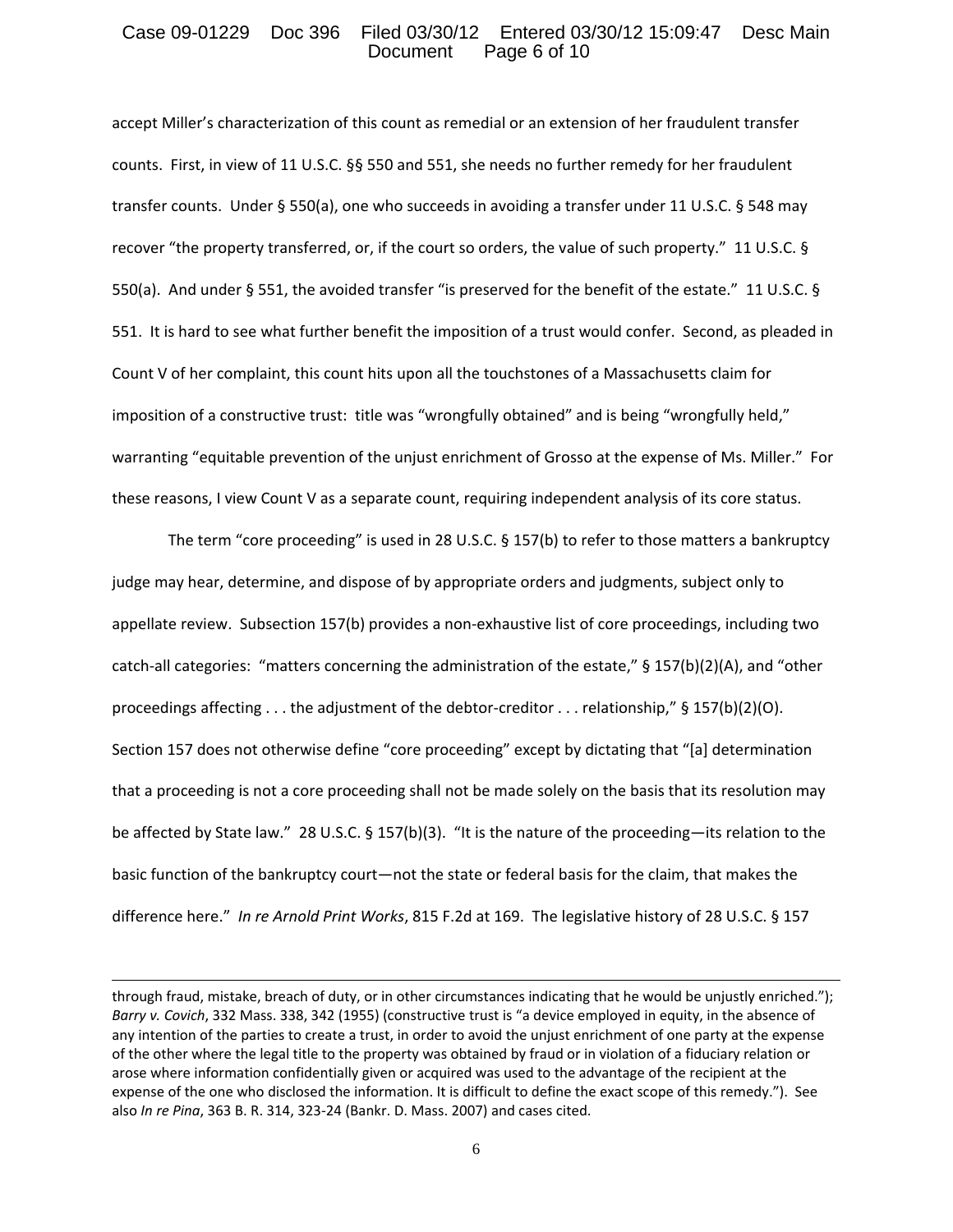#### Case 09-01229 Doc 396 Filed 03/30/12 Entered 03/30/12 15:09:47 Desc Main<br>Document Page 7 of 10 Page 7 of 10

indicates that "Congress intended that 'core proceedings' would be interpreted broadly, close to or congruent with constitutional limits." *Id*. at 168‐69.

As a count for unjust enrichment that existed before Miller filed her bankruptcy petition, Count V is merely one to liquidate a prepetition asset, the asset being an equitable right of action. It did not arise under the Bankruptcy Code or in the administration of the bankruptcy case and, though it may affect the size of the estate, has no direct role in the adjustment of debtor-creditor relationships.<sup>4</sup> For these reasons, it is not core in nature.

#### **b. Consent as to Noncore Count and Authority under 28 U.S.C. § 157(c)(2)**

Count V is not a core proceeding but is otherwise related to Miller's bankruptcy case. The bankruptcy court's authority over matters that are not core proceedings but that are otherwise related to a bankruptcy case is defined in 28 U.S.C. § 157(c). Without the consent of the parties, a bankruptcy judge may not determine such matters and enter final orders or judgments. *Id*. Still, a bankruptcy judge may hear these non‐core matters and, when he or she does so, "shall submit proposed findings of fact and conclusions of law to the district court, and any final order or judgment shall be entered by the district judge after considering the bankruptcy judge's proposed findings and conclusions and after reviewing de novo those matters to which any party has timely and specifically objected." 28 U.S.C. § 157(c)(1). With consent, however, the bankruptcy judge's authority is broader. Notwithstanding § 157(c)(1), a bankruptcy judge may hear and determine and enter appropriate orders and judgment in these matters "with the consent of all the parties to the proceeding." 28 U.S.C.  $\S$  157(c)(2).

In the two answers he filed in this adversary proceeding, and despite his position that the adversary proceeding as a whole was not a core proceeding, Grosso expressly consented to entry of final orders or judgment by the bankruptcy court. As to non-core counts, he remains bound by those

 $4$  Grosso is not a creditor of Miller and has filed no proof of claim in this case.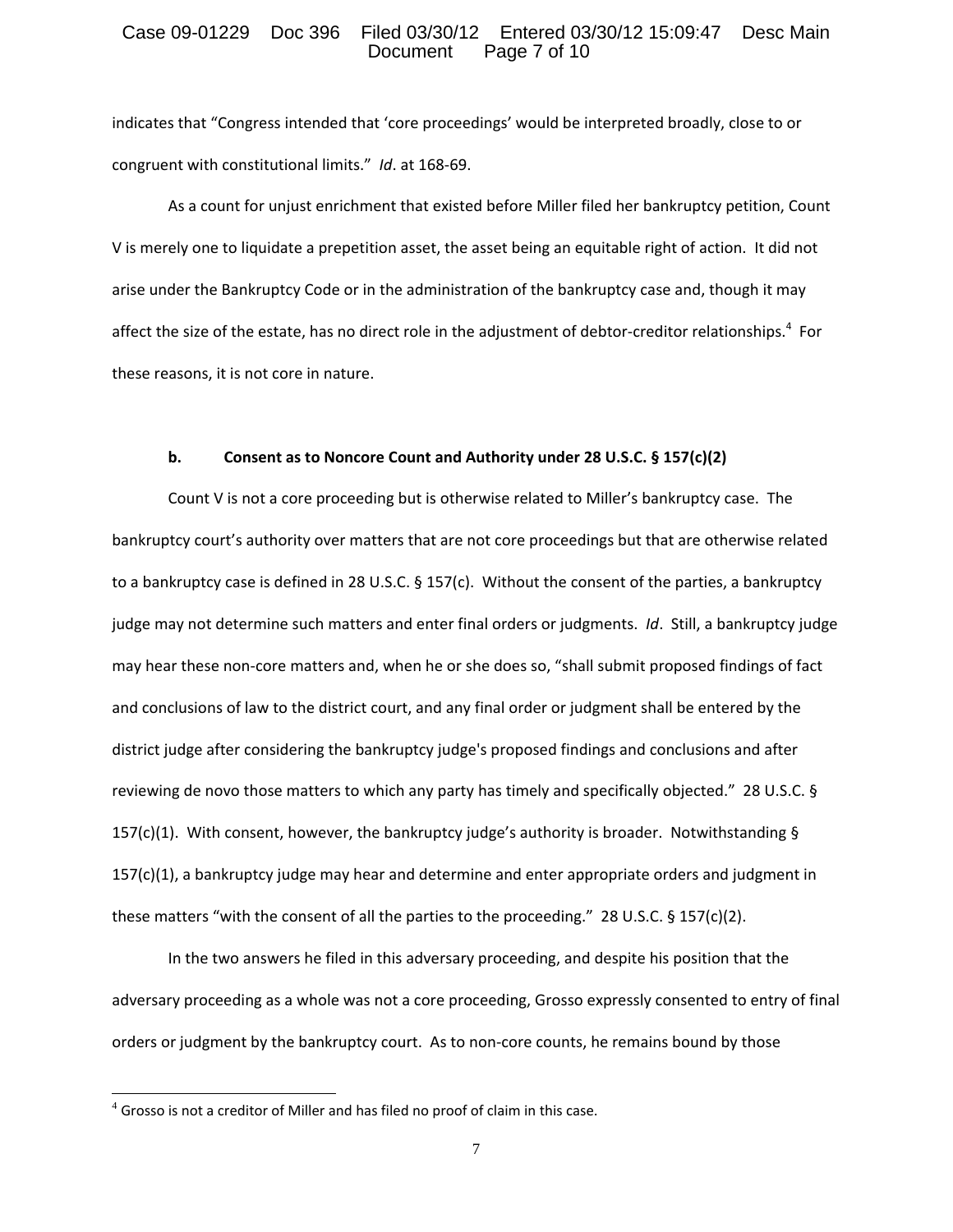## Case 09-01229 Doc 396 Filed 03/30/12 Entered 03/30/12 15:09:47 Desc Main Page 8 of 10

expressions of consent. In his response to the court's latest order, he states that he does not consent to entry of final judgment by this court. The court had indeed solicited the parties' positions as to whether they consent, but that order was directed to problems arising from *Stern*. *Stern* did not involve non‐core matters but proceedings in which a bankruptcy judge lacked authority to enter final judgment *notwithstanding that the proceeding was core*. Grosso's present indication of lack of consent therefore affects only those *core matters* that *Stern* has put in issue. It cannot alter his previously expressed consent as to the non-core count. Both parties having consented to entry of final judgment on the noncore count, the bankruptcy court may under  $\S 157(c)(2)$  determine and enter final judgment on that count.

#### **c. Consent as to Core Count**

 $\overline{a}$ 

As a general rule, a parties' consent is irrelevant to the authority of a bankruptcy judge to enter final judgment in a core proceeding. Nowhere in § 157(b) is consent made a condition of the court's authority. 28 U.S.C. § 157(b). However, with *Stern*, it is now possible to have a proceeding that is defined by statute as core but as to which a bankruptcy judge may not, at least without the parties' consent, enter final judgment. The question arises whether, as under § 157(c), the parties' consent would make a difference. I need not address that issue here because it is clear that Grosso does not consent to the bankruptcy judge's entry of final judgment as to core counts for which authority to enter final judgment may be lacking.<sup>5</sup>

Miller argues that, by virtue of his conduct, Grosso should be deemed to have so consented. I do not know when, or whether, a litigant's conduct may supply the necessary consent, but I am certain that Grosso's conduct has not supplied it here. The consent in question concerns the counts that are

 $5$  Even if those counts could now effectively be treated as non-core for purposes of § 157(c), Grosso cannot have known of or anticipated that treatment when he initially consented to entry of final judgment as to non-core counts. His previous consent should therefore not bind him as to the fraudulent transfer counts.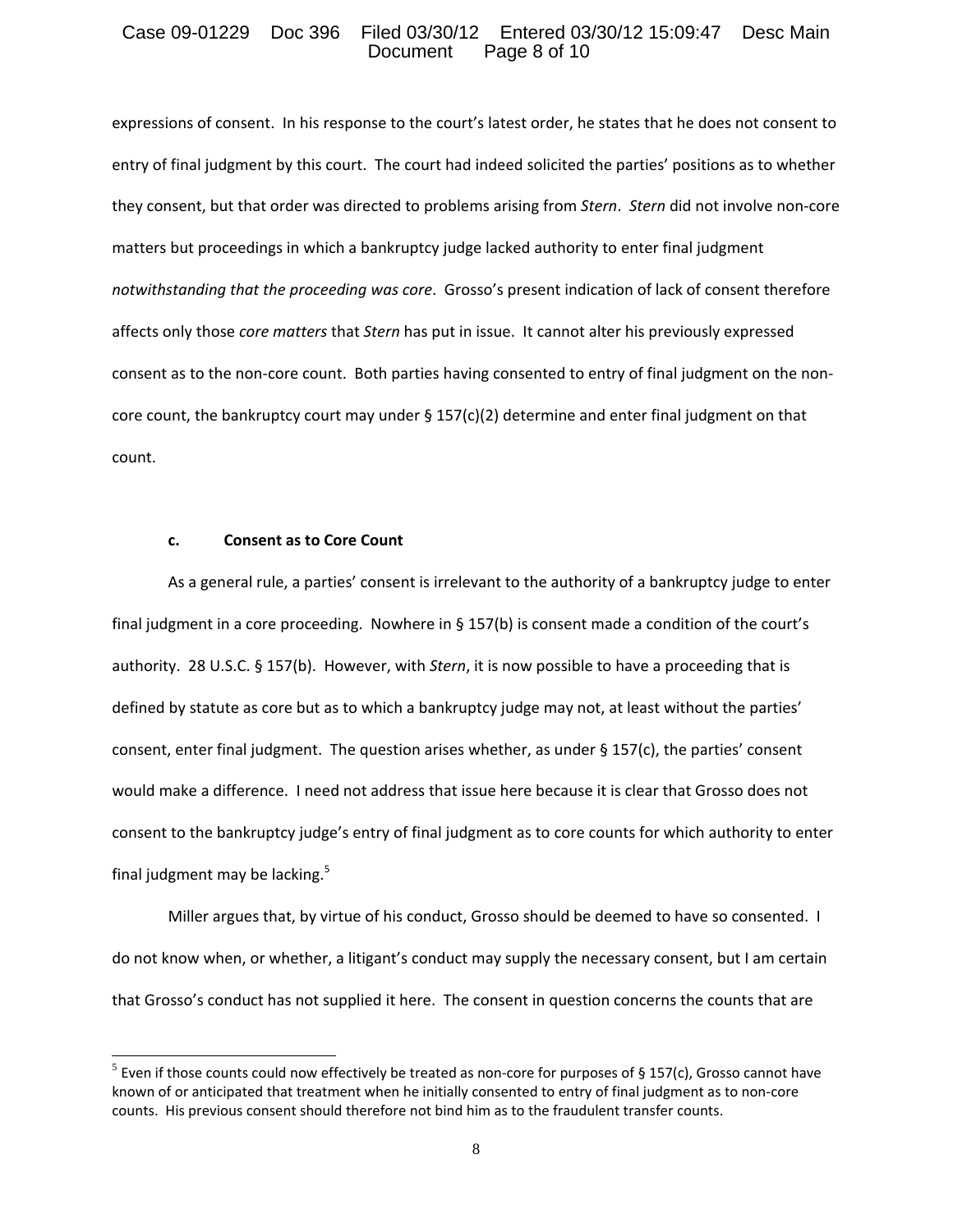## Case 09-01229 Doc 396 Filed 03/30/12 Entered 03/30/12 15:09:47 Desc Main Page 9 of 10

core, and the relevance of that consent arose only with the decision of *Stern* on June 23, 2011. The court did not request Grosso's position on the issue until November 22, 2011. Miller cites no conduct after even the earlier of those dates. And to the extent that earlier conduct may matter, it has indicated nothing more clearly than that he would rather not be here.

#### **d. Authority to Hear Fraudulent Transfer Counts**

If a bankruptcy court may not enter final judgment in a proceeding to avoid or recover a fraudulent transfer, it may nonetheless hear the matter and enter proposed findings and conclusions, subject to review and entry of final judgment in the district court, essentially as a noncore matter that falls within the scope of 28 U.S.C. § 157(c)(1).<sup>6</sup> *In re Refco Inc.*, 461 B.R. 181, 192‐94 (S.D.N.Y. 2011) and cases cited (finding the bankruptcy court could still submit proposed findings of fact and conclusions of law to the district court, even though 28 U.S.C. § 157 does not specifically contemplate such a procedure for "core" proceedings and commenting, "[s]uch a result clearly comports with the directive that when addressing the consequences of holding a statute unconstitutional courts must impose a remedy that best corresponds to what Congress would have intended if it had known about such holding"); *Field v. Lindell (In re The Mortgage Store, Inc.)*, 464 B.R. 421, 426‐28 (D.Haw. 2011); *Paloian v. Am. Express Co. (In re Canopy Fin., Inc.)*, 464 B.R. 770, 773‐775 (N.D.Ill. 2011); *Adelphia Recovery Trust v. FLP Group, Inc.*, 2012 WL 264180, \*6‐7 (S.D.N.Y. 2012); *In re Coudert Bros. LLP*, 2011 WL 5593147, \*13‐15 (S.D.N.Y. 2011); *In re Extended Stay, Inc.*, 2011 U.S. Dist. LEXIS 131349 \*28, 36 (S.D.N.Y. 2011) ("In the event that the bankruptcy court does not have constitutional authority to enter a final judgment on certain claims, it may submit proposed findings of fact and conclusions of law to this Court."); but see *Samson v. Blixseth (In re Blixseth)*, 2011 WL 3274042, at \*12 (Bankr. D. Mt. 2011). By the same token, when a

 $6$  Though Grosso does not consent to entry of final judgment by the bankruptcy court, he agrees that the bankruptcy court may hear the fraudulent transfer counts and enter proposed findings and conclusions pursuant to 28 U.S.C. § 157(c)(1).